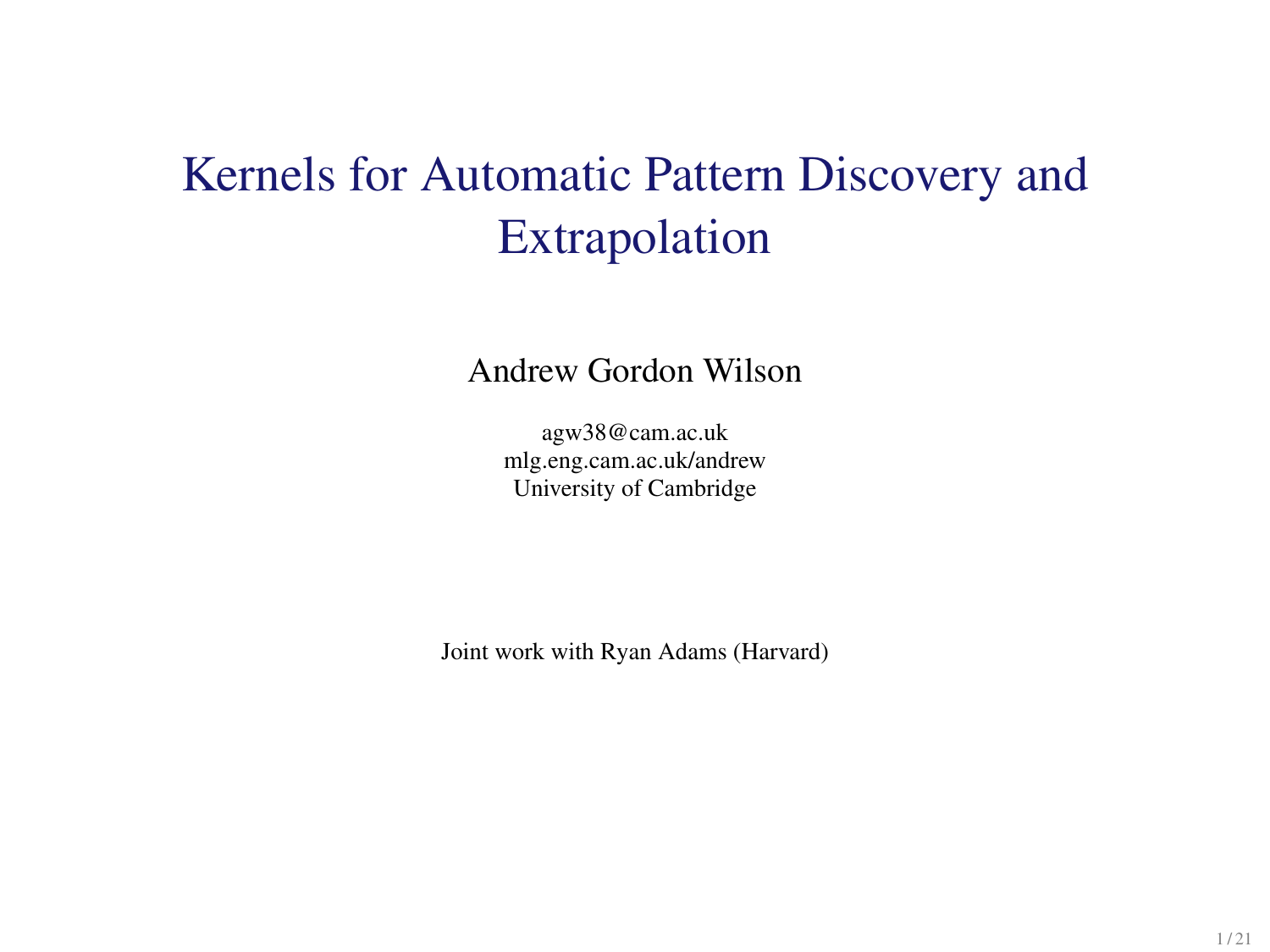# Pattern Recognition

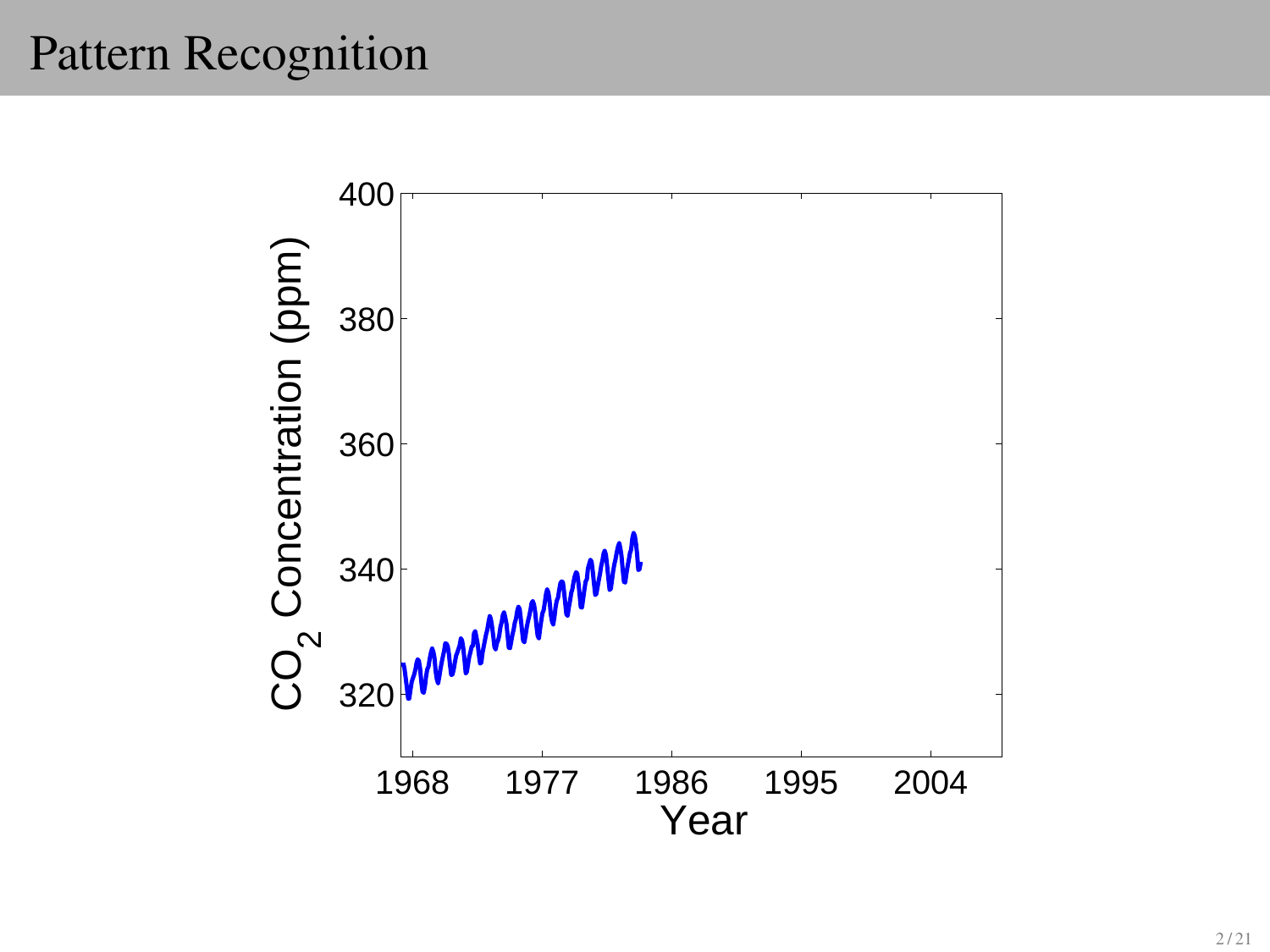# Pattern Recognition

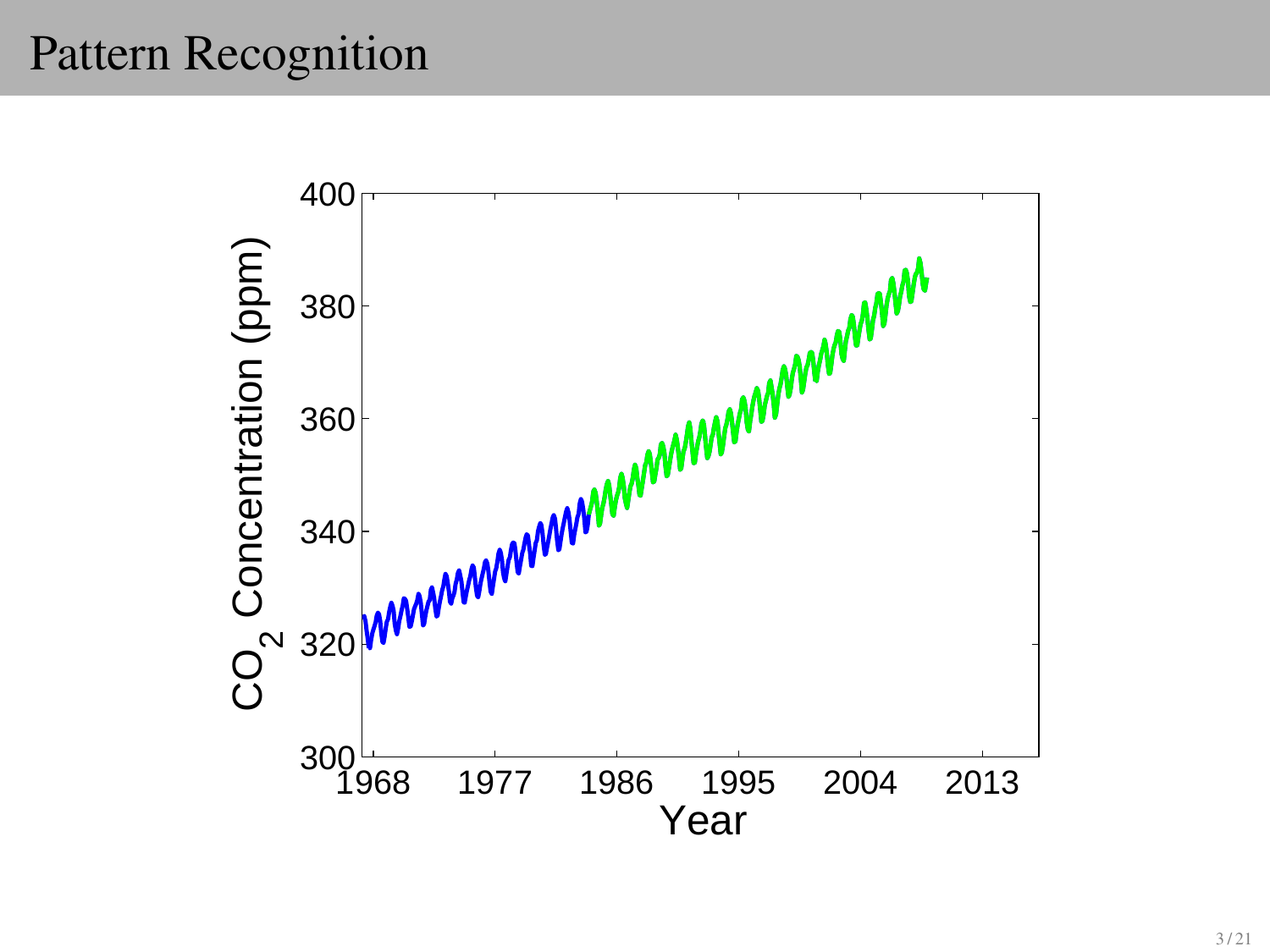# Pattern Recognition

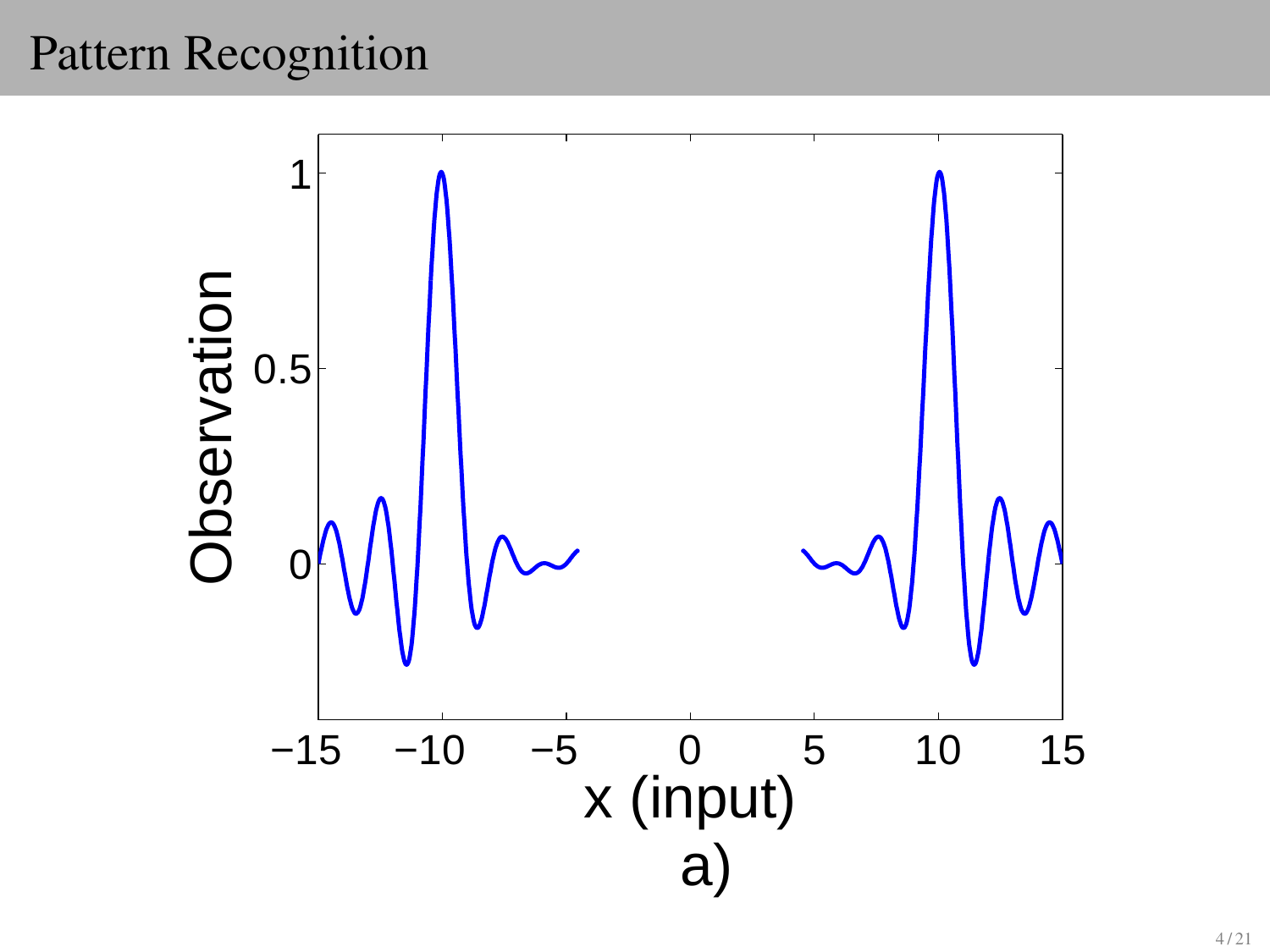# Gaussian processes

### Definition

A Gaussian process (GP) is a collection of random variables, any finite number of which have a joint Gaussian distribution.

#### Nonparametric Regression Model

 $\triangleright$  Prior:  $f(x) \sim \mathcal{GP}(m(x), k(x, x'))$ , meaning  $(f(x_1), \ldots, f(x_N)) \sim \mathcal{N}(\boldsymbol{\mu}, K)$ , with  $\mu_i = m(x_i)$  and  $K_{ii} = cov(f(x_i), f(x_i)) = k(x_i, x_i)$ .

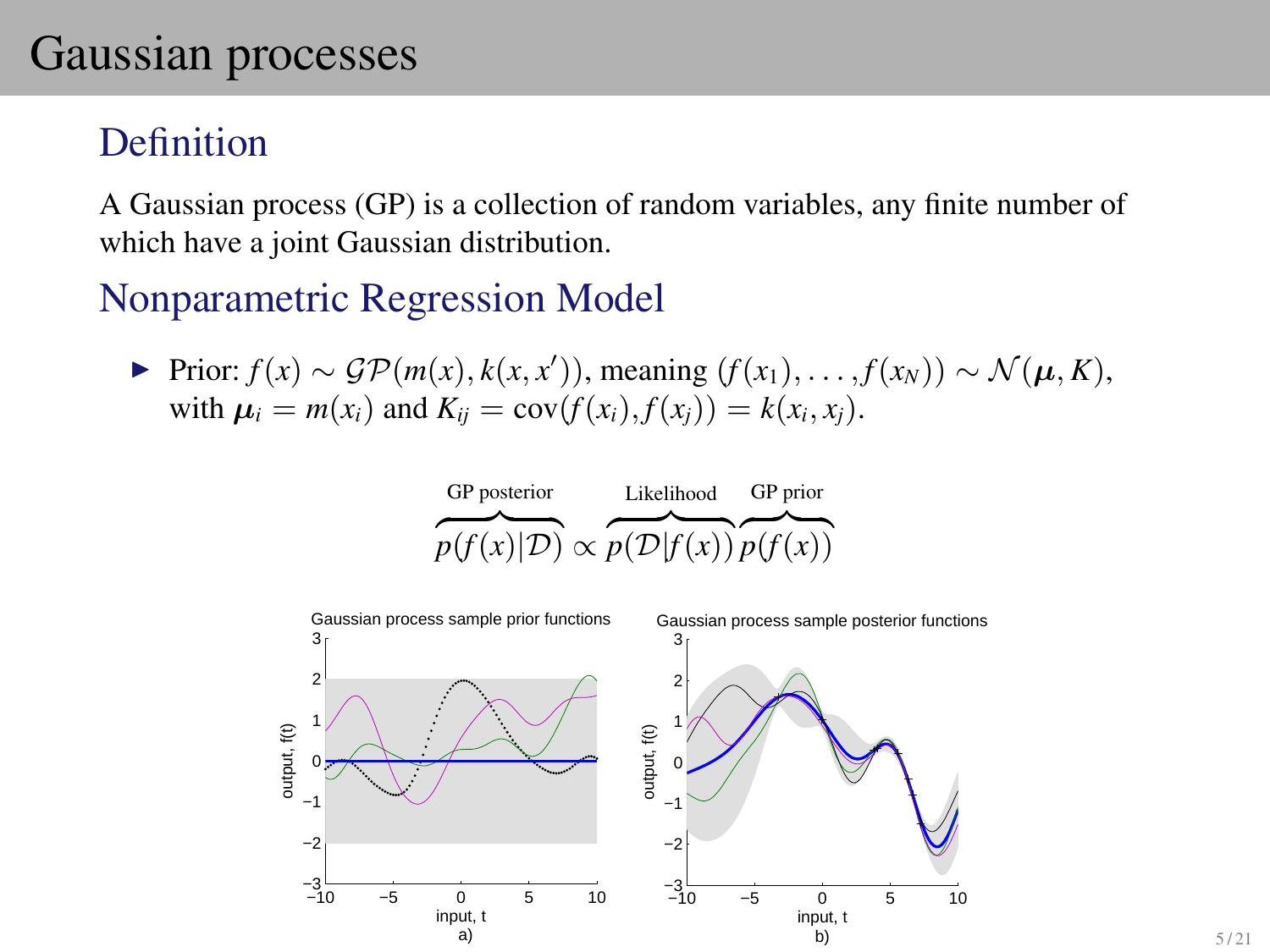# Gaussian Process Covariance Kernels

Let  $\tau = x - x'$ :

$$
k_{\text{SE}}(\tau) = \exp(-0.5\tau^2/\ell^2)
$$
 (1)

$$
k_{\text{MA}}(\tau) = a(1 + \frac{\sqrt{3}\tau}{\ell}) \exp(-\frac{\sqrt{3}\tau}{\ell})
$$
 (2)

$$
k_{\rm RQ}(\tau) = \left(1 + \frac{\tau^2}{2\,\alpha\,\ell^2}\right)^{-\alpha} \tag{3}
$$

$$
k_{\rm PE}(\tau) = \exp(-2\sin^2(\pi \tau \omega)/\ell^2)
$$
\n(4)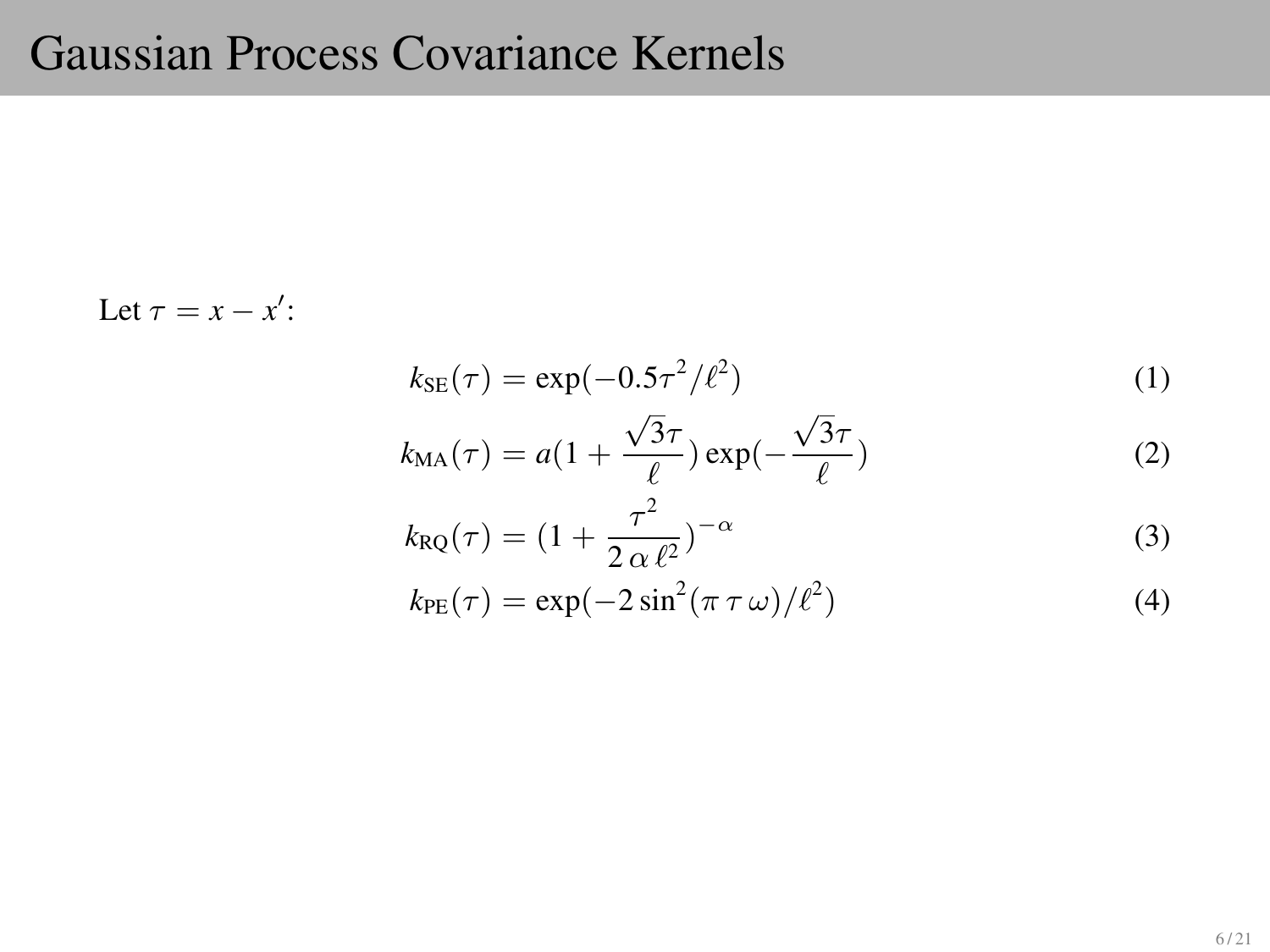# $CO<sub>2</sub>$  Extrapolation with Standard Kernels

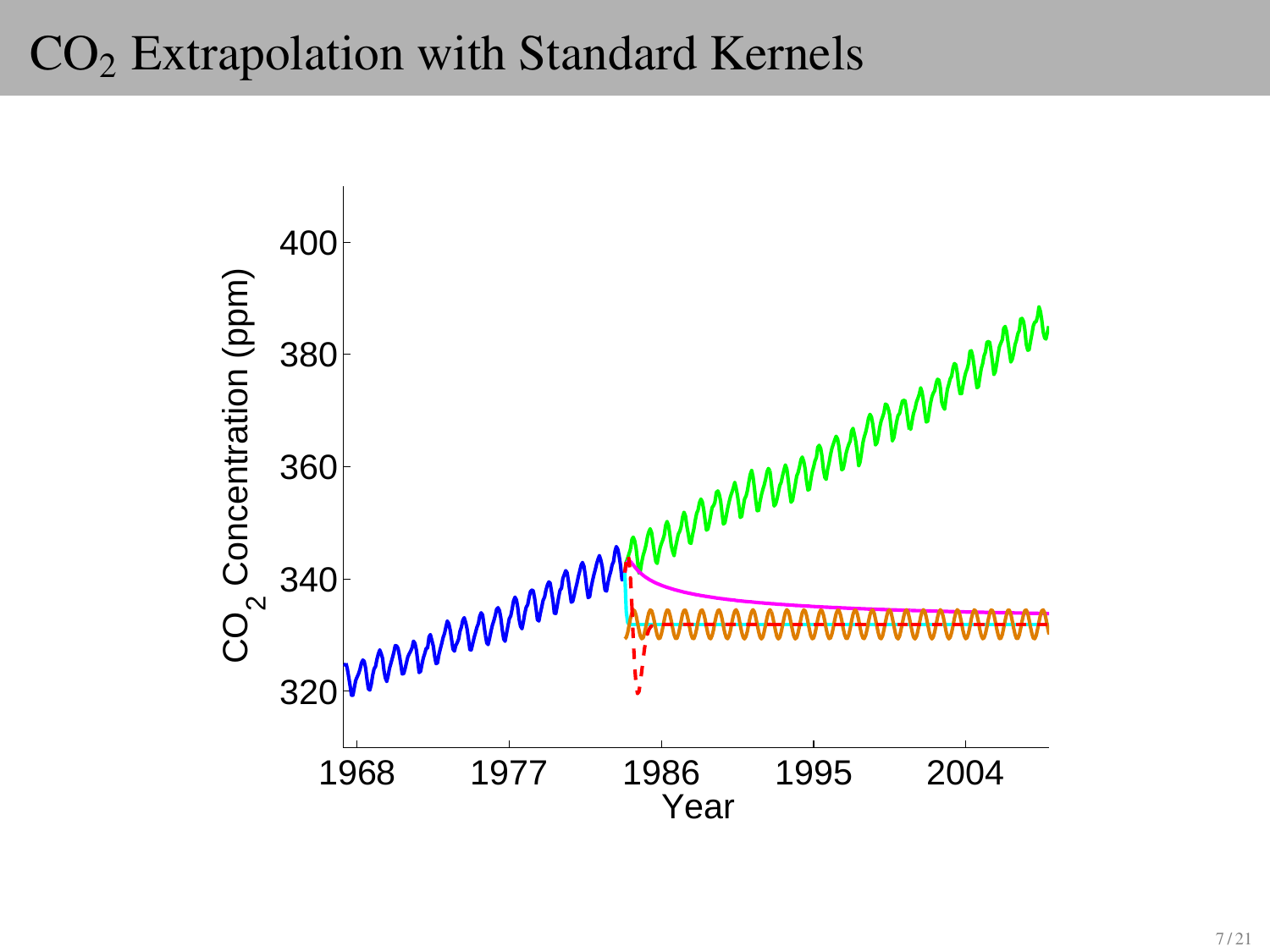# "How can Gaussian processes possibly replace neural networks? Did we throw the baby out with the bathwater?"

David MacKay, 1998.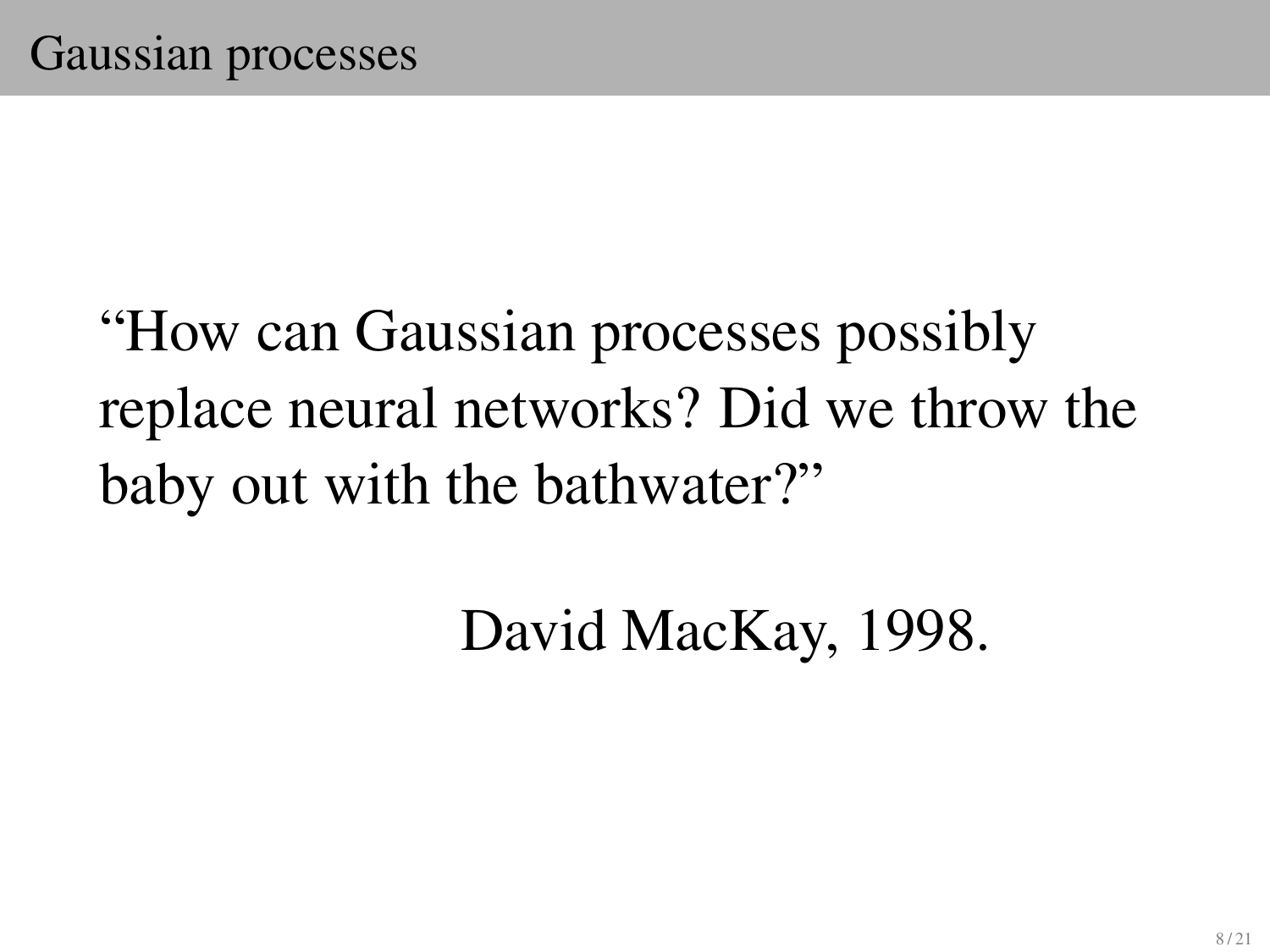# More Expressive Covariance Functions



*Gaussian Process Regression Networks*. Wilson et. al, ICML 2012.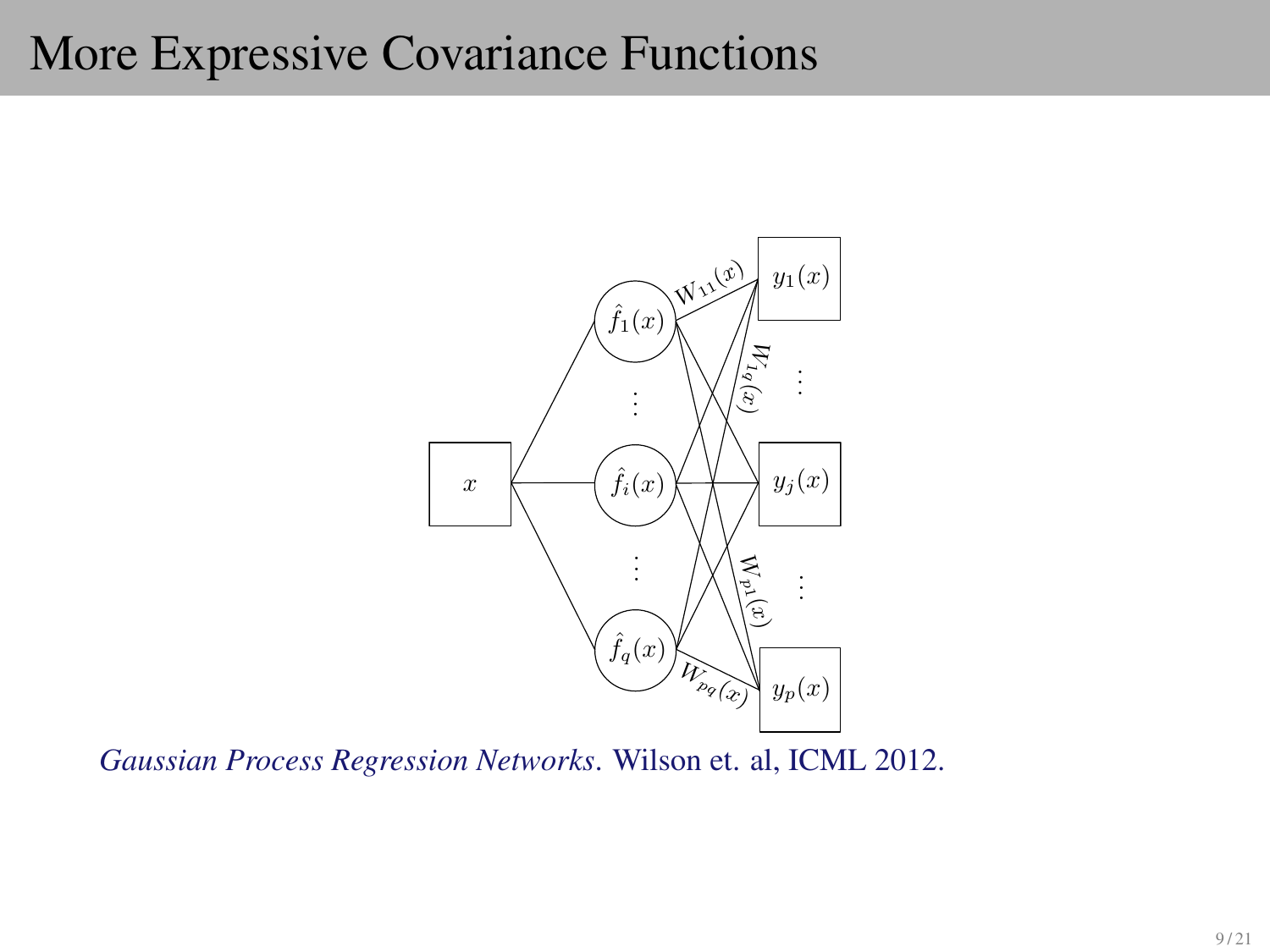### Gaussian Process Regression Network

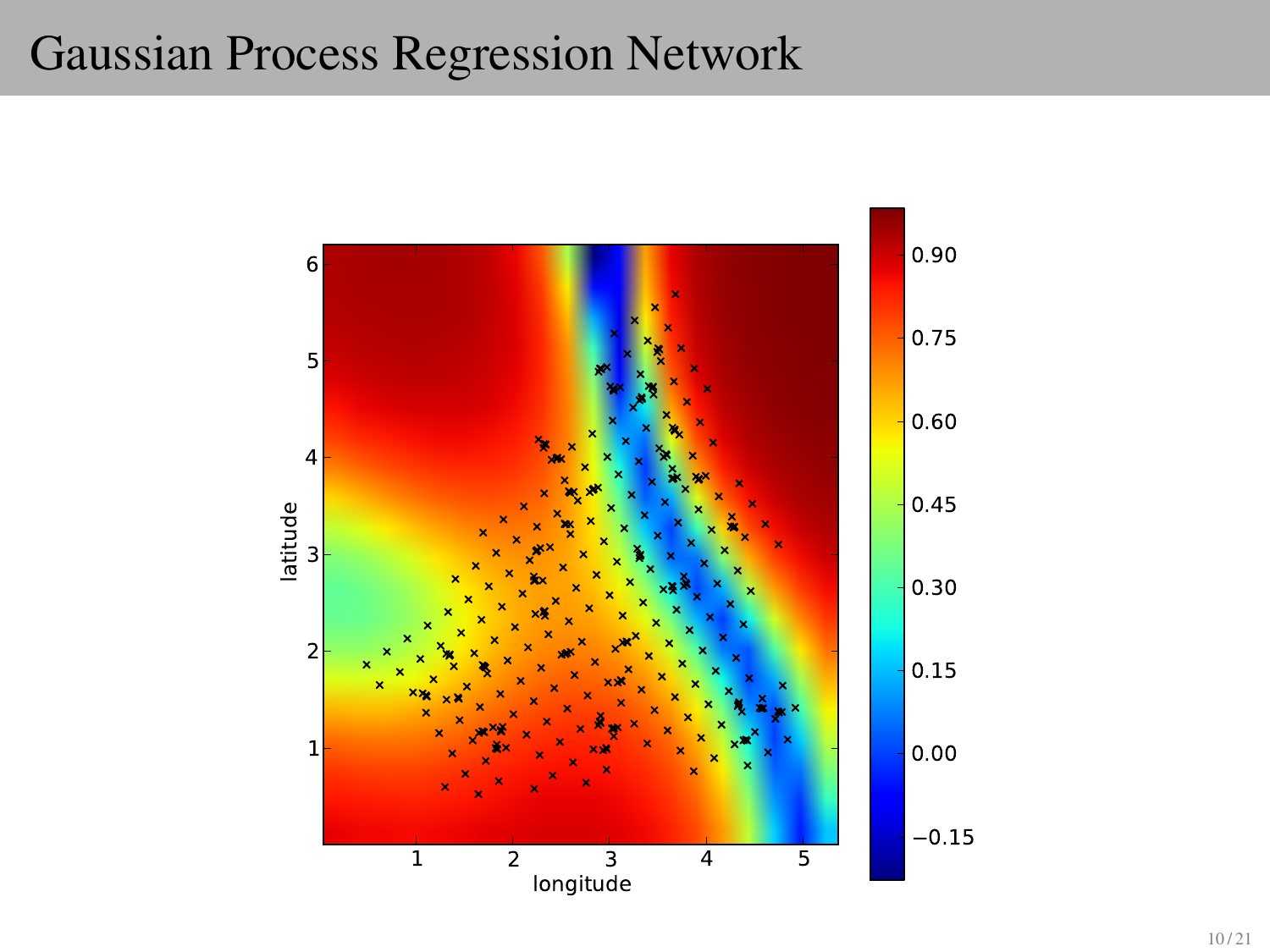- $\triangleright$  GPs in Bayesian neural network like architectures. (Salakhutdinov and Hinton, 2008; Wilson et. al, 2012; Damianou and Lawrence, 2012). Task specific, difficult inference, no closed form kernels.
- ▶ Compositions of kernels. (Archambeau and Bach, 2011; Durrande et. al, 2011; Rasmussen and Williams, 2006). In the general case, difficult to interpret, difficult inference, struggle with over-fitting.

Can learn almost nothing about the covariance function of a stochastic process from a single realization, if we assume that the covariance function could be *any* positive definite function. Most commonly one assumes a restriction to *stationary* kernels, meaning that covariances are invariant to translations in the input space.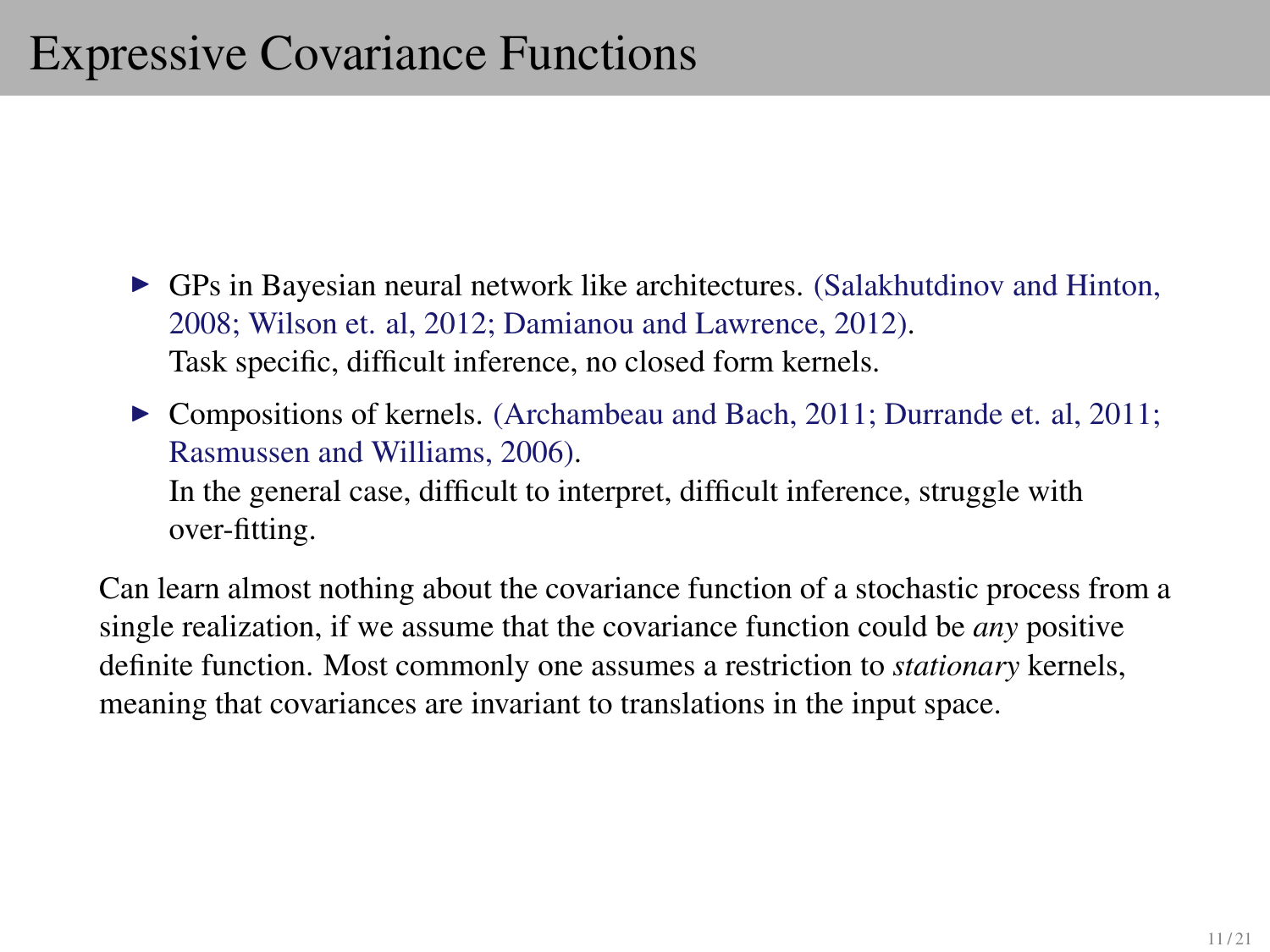#### Theorem

(Bochner) A complex-valued function  $k$  on  $\mathbb{R}^P$  is the covariance function of a weakly *stationary mean square continuous complex-valued random process on* R *P if and only if it can be represented as*

$$
k(\tau) = \int_{\mathbb{R}^P} e^{2\pi i s^T \tau} \psi(ds) , \qquad (5)
$$

*where*  $\psi$  *is a positive finite measure.* 

If  $\psi$  has a density  $S(s)$ , then *S* is called the *spectral density* or *power spectrum* of *k*, and *k* and *S* are Fourier duals:

$$
k(\tau) = \int S(s)e^{2\pi is^{\mathrm{T}}\tau} ds,
$$
\n(6)

$$
S(s) = \int k(\tau) e^{-2\pi i s^{\mathrm{T}} \tau} d\tau \,. \tag{7}
$$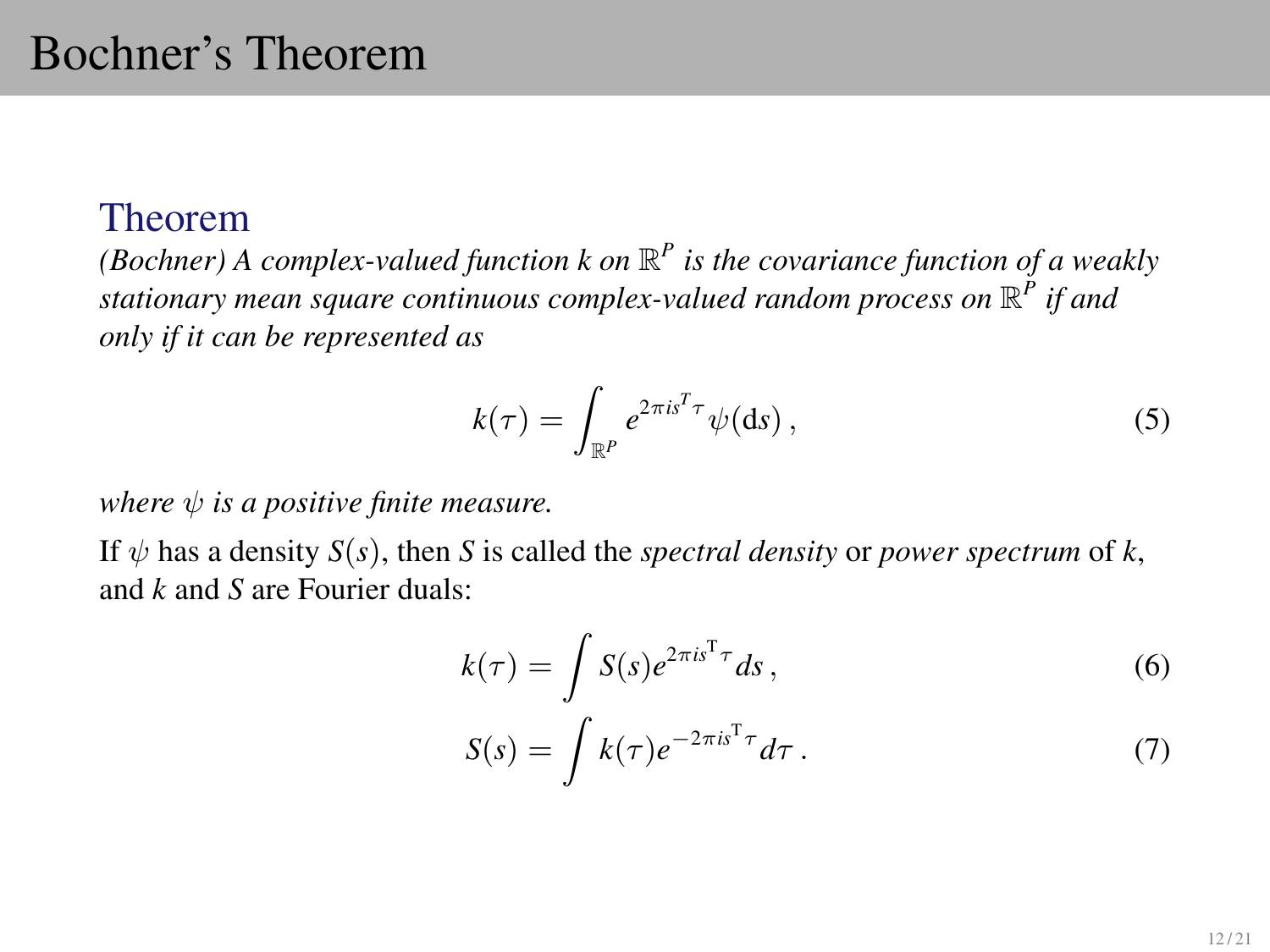### Idea

*k* and *S* are Fourier duals:

$$
k(\tau) = \int S(s)e^{2\pi is^{\mathrm{T}}\tau} ds,
$$
\n(8)

$$
S(s) = \int k(\tau) e^{-2\pi i s^{\mathrm{T}} \tau} d\tau.
$$
 (9)

- If we can approximate  $S(s)$  to arbitrary accuracy, then we can approximate any stationary kernel to arbitrary accuracy.
- $\triangleright$  We can model  $S(s)$  to arbitrary accuracy, since scale-location mixtures of Gaussians can approximate any distribution to arbitrary accuracy.
- A scale-location mixture of Gaussians can flexibly model many distributions, and thus many covariance kernels, even with a small number of components.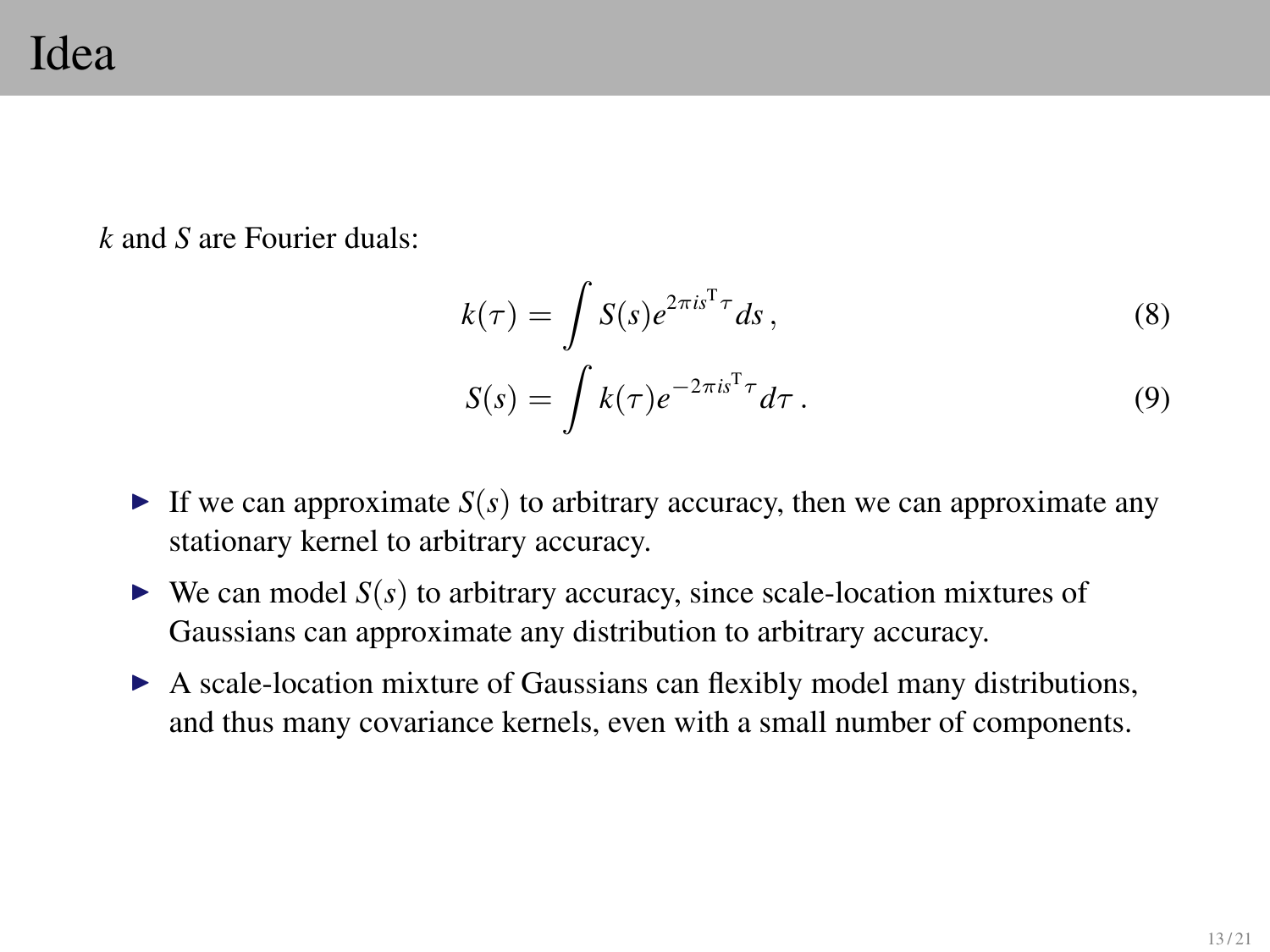### Kernels for Pattern Discovery

Let  $\tau = x - x' \in \mathbb{R}^P$ . From Bochner's Theorem,

$$
k(\tau) = \int_{\mathbb{R}^P} S(s)e^{2\pi i s^{\mathrm{T}} \tau} ds \tag{10}
$$

For simplicity, assume  $\tau \in \mathbb{R}^1$  and let

$$
S(s) = \left[\mathcal{N}(s; \mu, \sigma^2) + \mathcal{N}(-s; \mu, \sigma^2)\right]/2. \tag{11}
$$

Then

$$
k(\tau) = \exp\{-2\pi^2 \tau^2 \sigma^2\} \cos(2\pi \tau \mu). \tag{12}
$$

More generally, if  $S(s)$  is a symmetrized mixture of diagonal covariance Gaussians on  $\mathbb{R}^p$ , with covariance matrix  $\mathbf{M}_q = \text{diag}(v_q^{(1)}, \dots, v_q^{(P)})$ , then

$$
k(\tau) = \sum_{q=1}^{Q} w_q \prod_{p=1}^{P} \exp\{-2\pi^2 \tau_p^2 v_q^{(p)}\} \cos(2\pi \tau_p \mu_q^{(p)}).
$$
 (13)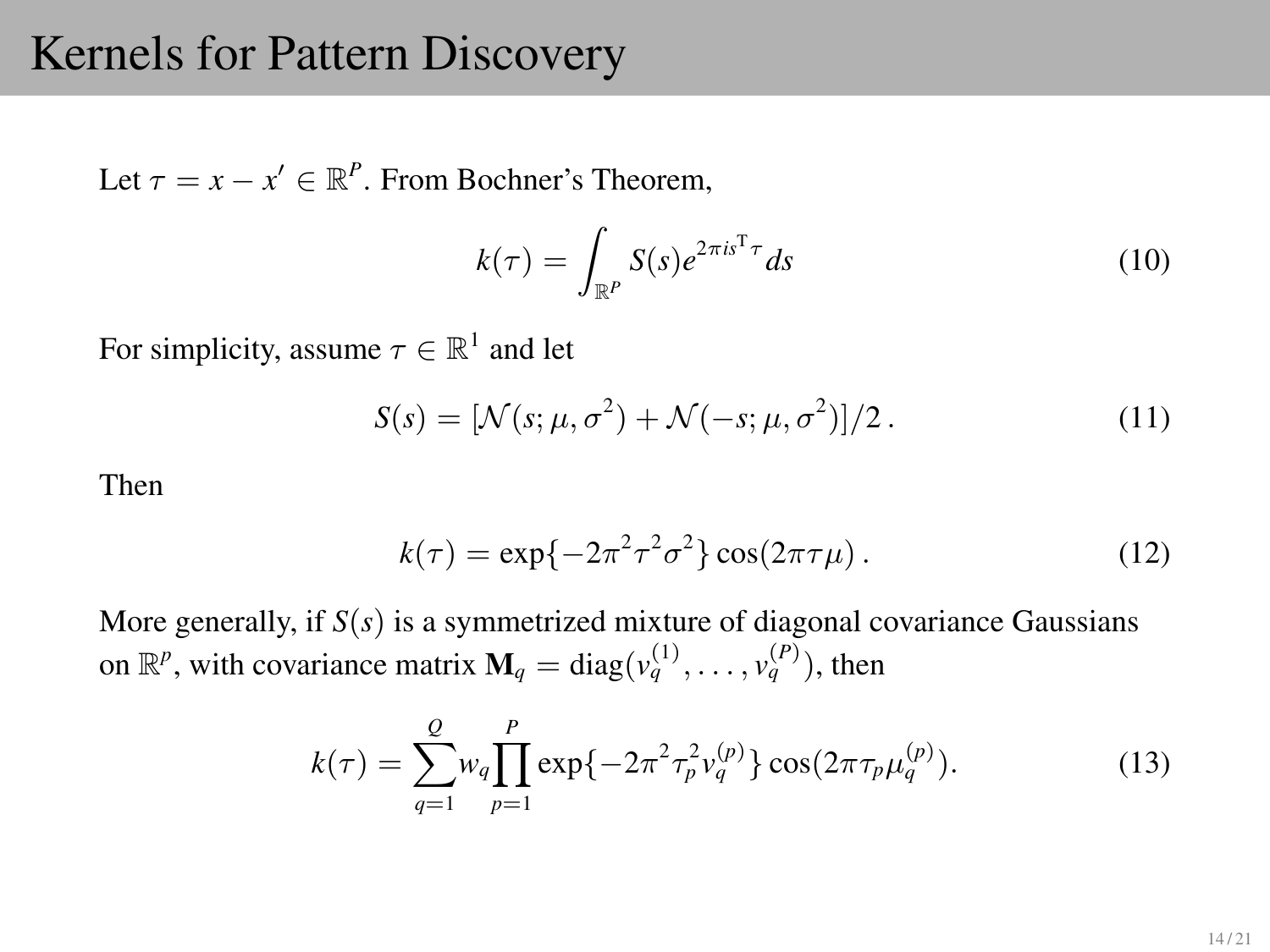# Results,  $CO<sub>2</sub>$

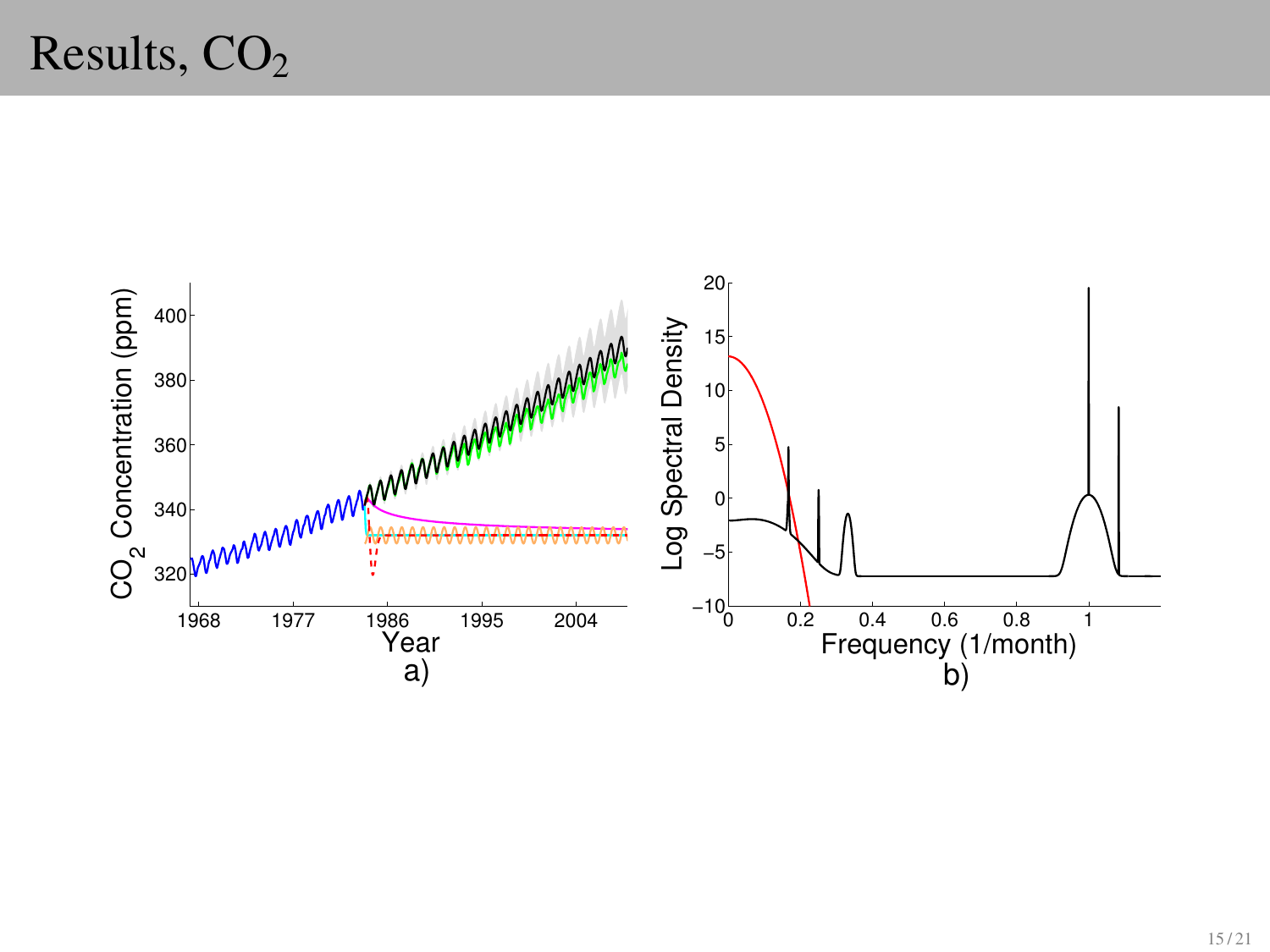### Results, Reconstructing Standard Covariances

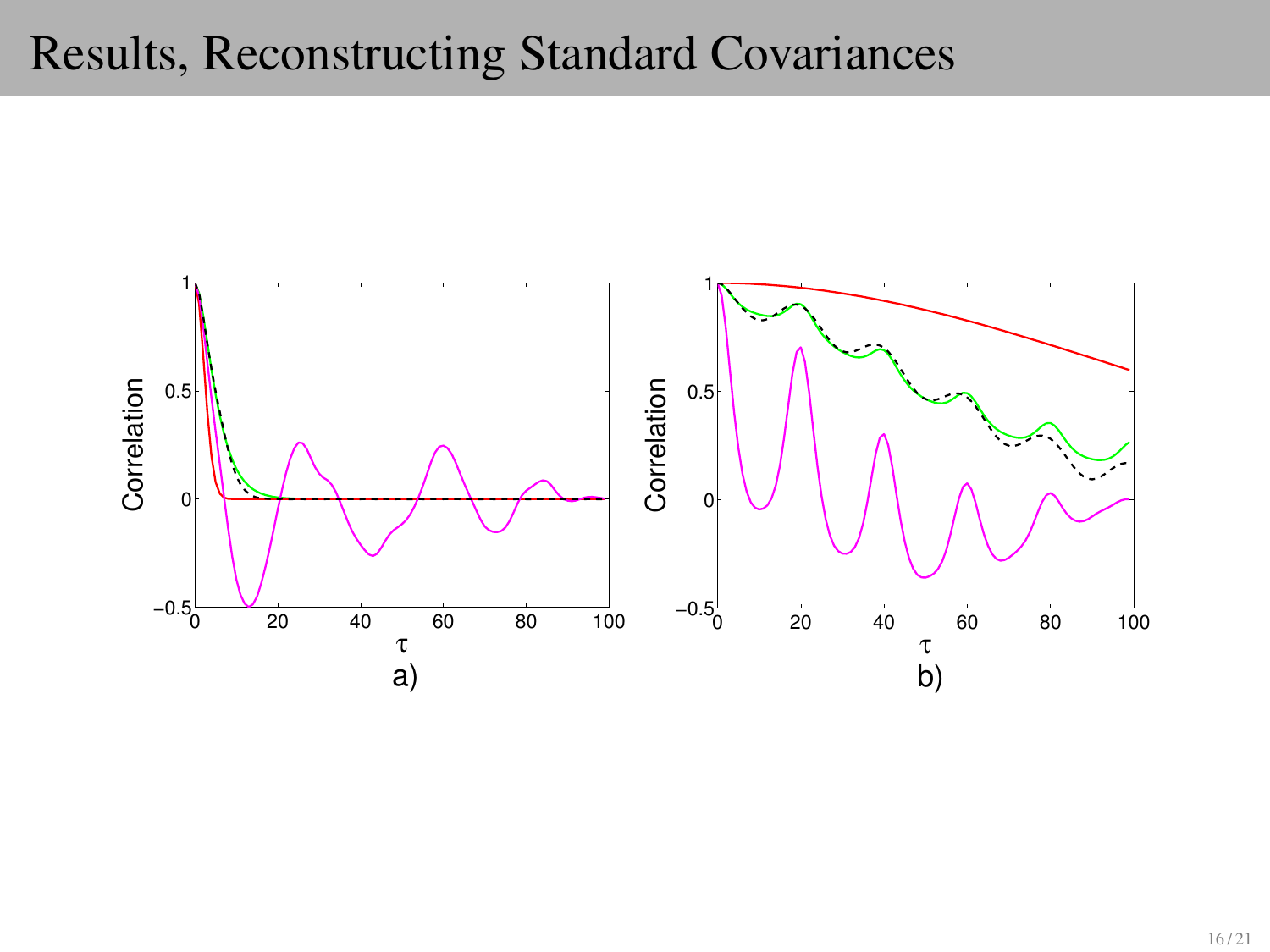### Results, Negative Covariances

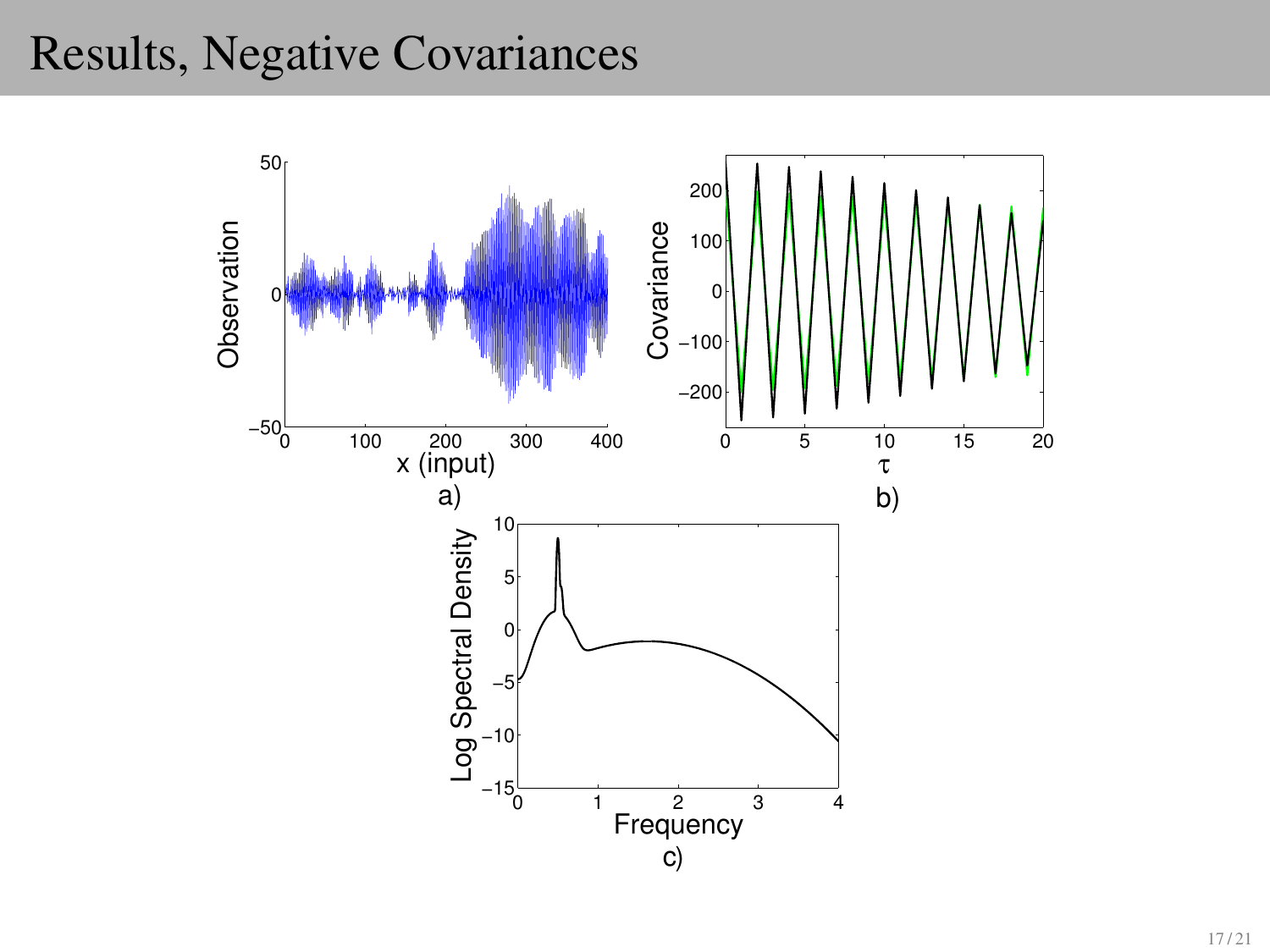### Results, Sinc Pattern

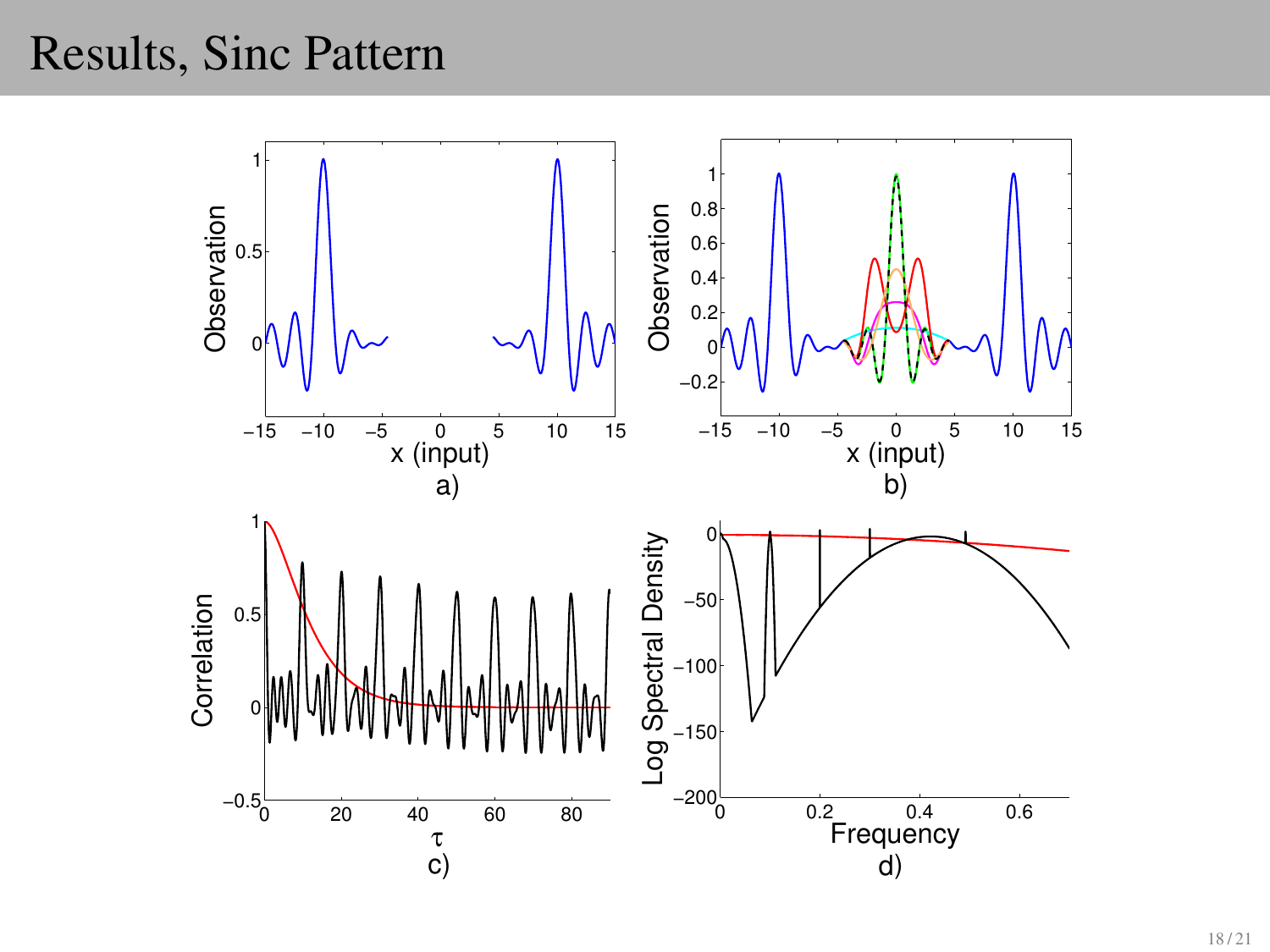### Results, Airline Passengers

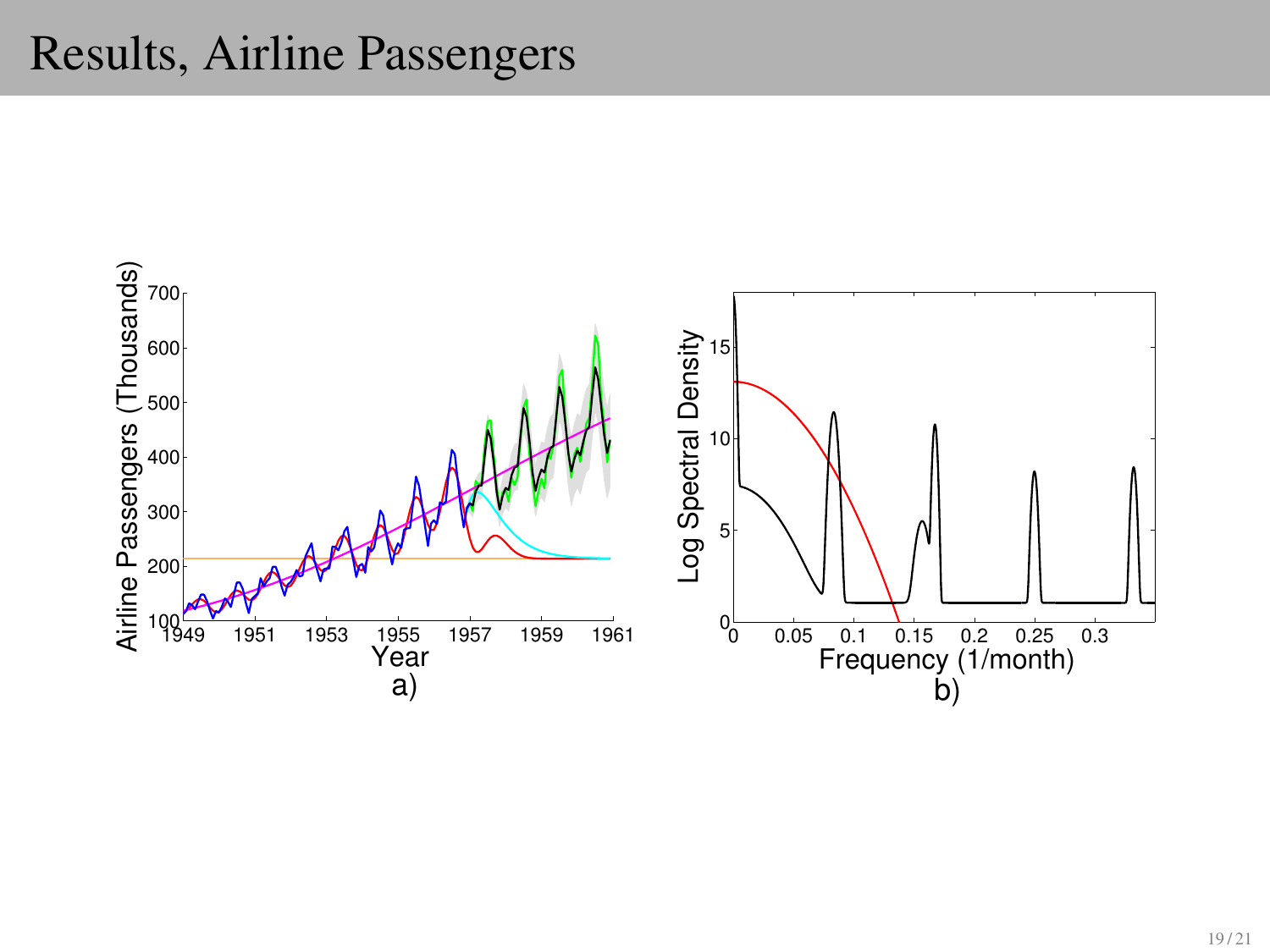# Gaussian Process Kernels for Automatic Pattern Discovery

- $\triangleright$  Gaussian processes are rich distributions over functions, which provide a Bayesian nonparametric approach to smoothing and interpolation.
- ► We introduce new, *simple*, closed form kernels, which can be used with Gaussian processes to enable automatic pattern discovery and extrapolation. Code available at: <http://mlg.eng.cam.ac.uk/andrew>
- $\triangleright$  These kernels form a basis for all stationary covariance functions.
- $\blacktriangleright$  These kernels can be used with non-Bayesian methods.
- $\triangleright$  In the future, it would be interesting to reverse engineer covariance functions that are induced by expressive architectures, like deep neural networks, to develop powerful interpretable models with simple inference procedures and closed form kernels.